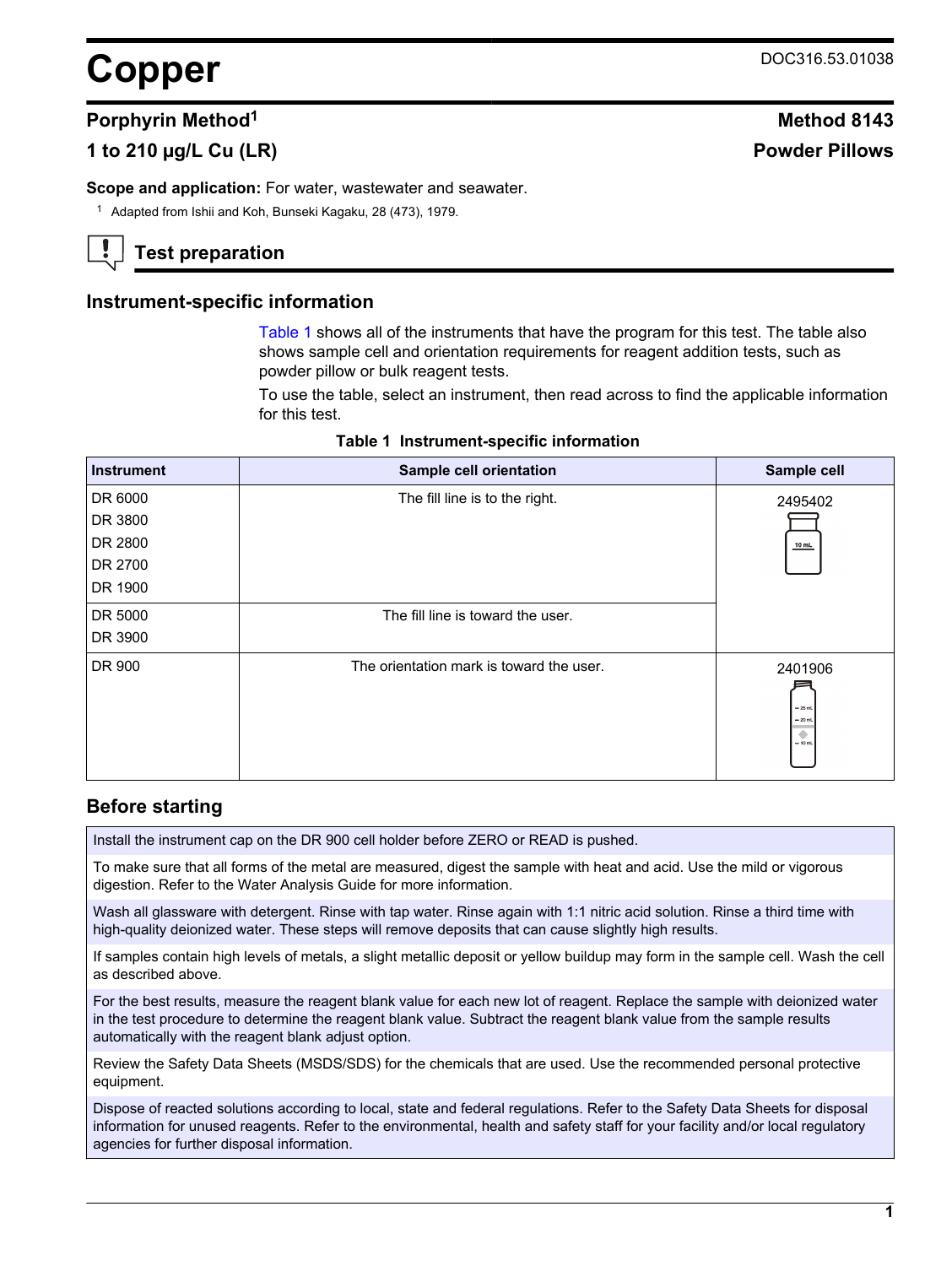## **Items to collect**

| <b>Description</b>                                                                                                                    | Quantity |
|---------------------------------------------------------------------------------------------------------------------------------------|----------|
| Copper Masking Reagent Powder Pillows, 10-mL                                                                                          |          |
| Porphyrin 1 Reagent Powder Pillows, 10-mL                                                                                             | 2        |
| Porphyrin 2 Reagent Powder Pillows, 10-mL                                                                                             | 2        |
| Nitric Acid Solution, 1:1                                                                                                             | varies   |
| Sample cells (For information about sample cells, adapters or light shields, refer to Instrument-<br>specific information on page 1.) | າ        |

Refer to [Consumables and replacement items](#page-4-0) on page 5 for order information.

# **Sample collection and storage**

- Collect samples in clean glass or plastic bottles that have been cleaned with 6 N (1:1) hydrochloric acid and rinsed with deionized water.
- To preserve samples for later analysis, adjust the sample pH to less than 2 with concentrated nitric acid (approximately 2 mL per liter). No acid addition is necessary if the sample is tested immediately.
- Keep the preserved samples at room temperature for a maximum of 6 months.
- Before analysis, adjust the pH to 2–6 with 5 N sodium hydroxide solution.
- Correct the test result for the dilution caused by the volume additions.

## **Powder pillow procedure**



**1.** Start program **145 Copper, Porphyrin**. For information about sample cells, adapters or light shields, refer to [Instrument](#page-0-1)[specific information](#page-0-1) on page 1.

*Note: Although the program name can be different between instruments, the program number does not change.*



**2. Prepare the blank:** Fill the sample cell with 10 mL of sample.



**3.** Add the contents of one Copper Masking Reagent powder pillow.



**4.** Swirl to dissolve the reagent.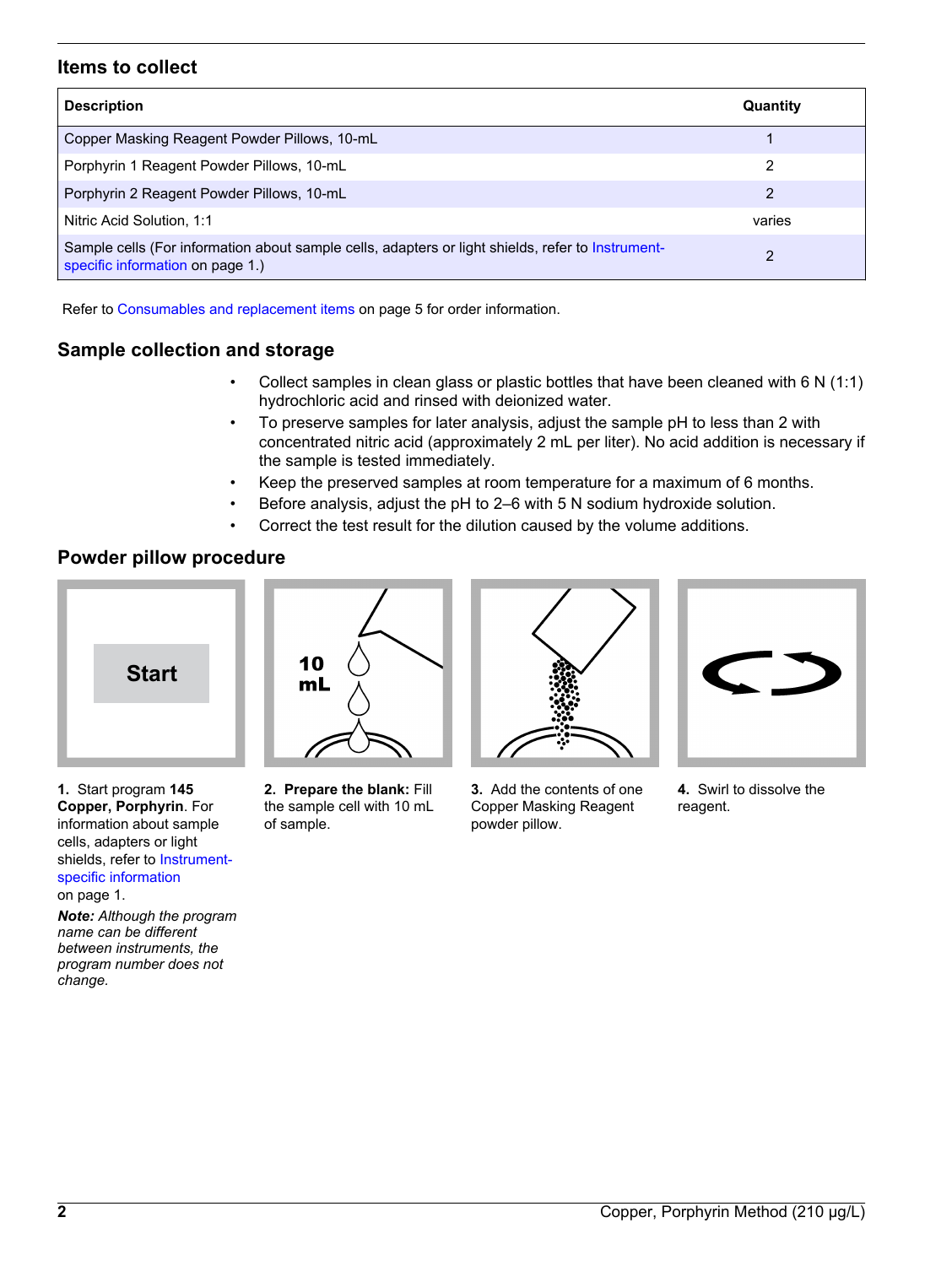

**5. Prepare the sample:** Fill a second sample cell with 10 mL of sample.



**6.** Add the contents of one Porphyrin 1 Reagent Powder Pillow to each sample cell.





**7.** Swirl to mix. **8.** Add the contents of one Porphyrin 2 Reagent Powder Pillow to each sample cell.



**9.** Swirl to mix. If copper is present in the sample, the sample will show blue, then go back to a yellow color.



**10.** Start the instrument timer. A 3-minute reaction time starts.



**11.** When the timer expires, clean the blank sample cell.



**12.** Insert the blank into the cell holder.



**13.** Push **ZERO**. The display shows 0 µg/L Cu.





**15.** Insert the prepared sample into the cell holder.



**16.** Push **READ**. Results show in µg/L Cu.

# **Interferences**

| <b>Interfering substance</b> | Interference level                                                                         |
|------------------------------|--------------------------------------------------------------------------------------------|
| Aluminum, Al <sup>3+</sup>   | 60 mg/L                                                                                    |
| Cadmium, Cd <sup>2+</sup>    | 10 $mg/L$                                                                                  |
| Calcium, Ca <sup>2+</sup>    | 1500 mg/L                                                                                  |
| Chelating agents             | Interfere at all levels unless either the Digesdahl or vigorous digestion is<br>completed. |
| Chloride, CI-                | 90,000 mg/L                                                                                |
| Chromium, Cr <sup>6+</sup>   | 110 mg/L                                                                                   |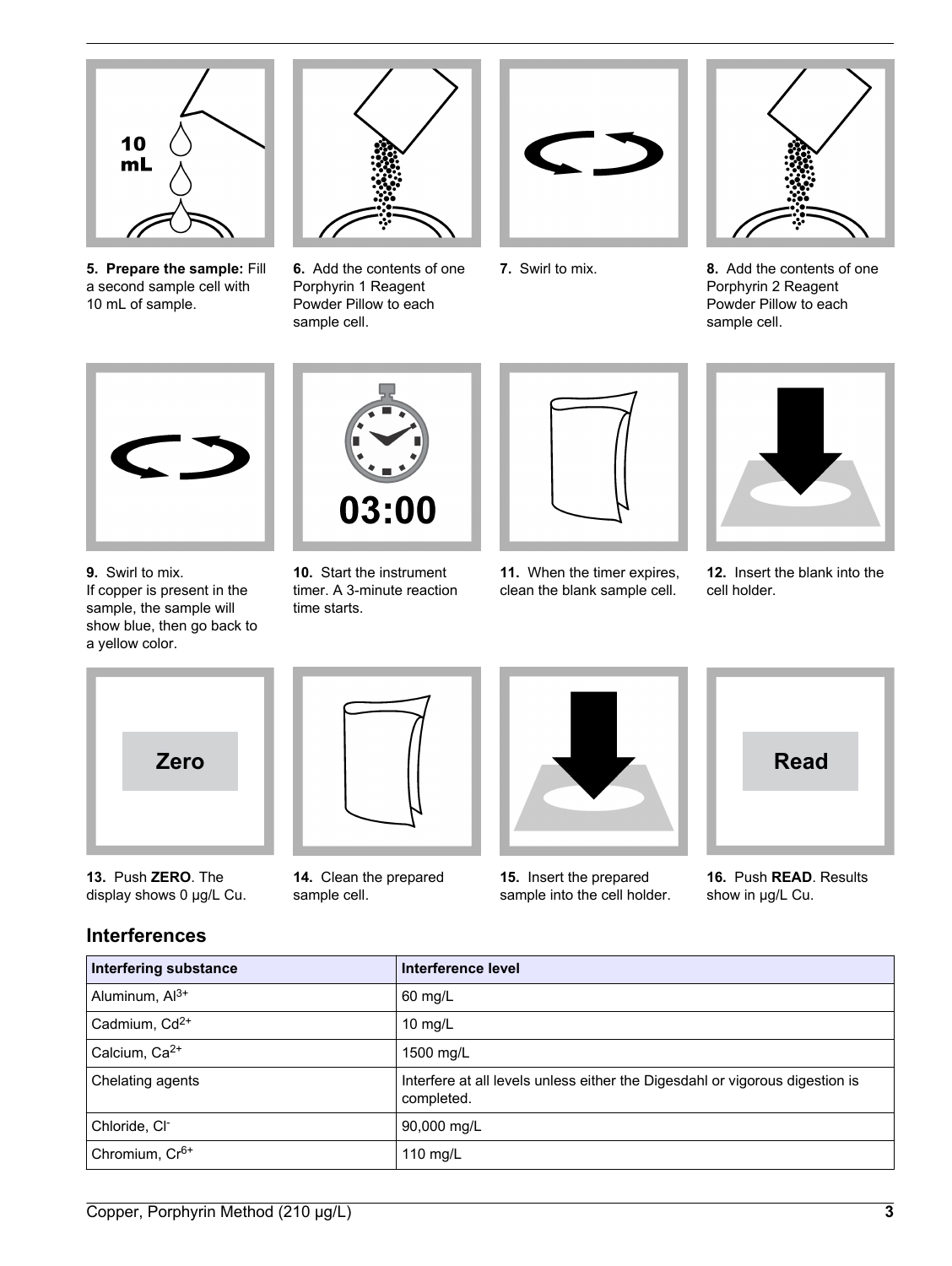| Interfering substance                        | Interference level                                                                                             |
|----------------------------------------------|----------------------------------------------------------------------------------------------------------------|
| Cobalt, Co <sup>2+</sup>                     | 100 mg/L                                                                                                       |
| Fluoride, F <sup>-</sup>                     | 30,000 mg/L                                                                                                    |
| Iron, $Fe2+$                                 | 6 mg/L                                                                                                         |
| Lead, $Pb^{2+}$                              | 3 mg/L                                                                                                         |
| Magnesium                                    | 10,000 mg/L                                                                                                    |
| Manganese                                    | 140 mg/L                                                                                                       |
| Mercury, Hg <sup>2+</sup>                    | 3 mg/L                                                                                                         |
| Molybdenum                                   | 11 mg/L                                                                                                        |
| Nickel, Ni <sup>2+</sup>                     | 60 mg/L                                                                                                        |
| Potassium, K <sup>+</sup>                    | 60,000 mg/L                                                                                                    |
| Sodium, Na <sup>+</sup>                      | 90,000 mg/L                                                                                                    |
| Zinc, $Zn^{2+}$                              | 9 mg/L                                                                                                         |
| Highly buffered samples or extreme sample pH | Can prevent the correct pH adjustment of the sample by the reagents.<br>Sample pre-treatment may be necessary. |

# **Accuracy check**

## **Standard additions method (sample spike)**

Use the standard additions method (for applicable instruments) to validate the test procedure, reagents and instrument and to find if there is an interference in the sample. Items to collect:

- Copper Standard Solution, 4 mg/L (PourRite® Ampule or prepare from a dilution of a higher concentration copper standard solution)
- Ampule breaker
- Pipet, TenSette®, 0.1–1.0 mL and tips
- **1.** Use the test procedure to measure the concentration of the sample, then keep the (unspiked) sample in the instrument.
- **2.** Go to the Standard Additions option in the instrument menu.
- **3.** Select the values for standard concentration, sample volume and spike volumes.
- **4.** Open the standard solution.
- **5.** Prepare six spiked 10-mL samples: use the TenSette pipet to add 0.1 mL, 0.2 mL and 0.3 mL of the standard solution, respectively, to two 10-mL portions of fresh sample. Mix well.
- **6.** Use the test procedure to measure the concentration of each of the spiked samples. Start with the smallest sample spike. Measure each of the spiked samples in the instrument.
- **7.** Select **Graph** to compare the expected results to the actual results.

*Note: If the actual results are significantly different from the expected results, make sure that the sample volumes and sample spikes are measured accurately. The sample volumes and sample spikes that are used should agree with the selections in the standard additions menu. If the results are not within acceptable limits, the sample may contain an interference.*

#### **Standard solution method**

Use the standard solution method to validate the test procedure, the reagents and the instrument.

Items to collect:

- Copper Standard Solution, 10 mg/L
- 1000-mL volumetric flask, Class A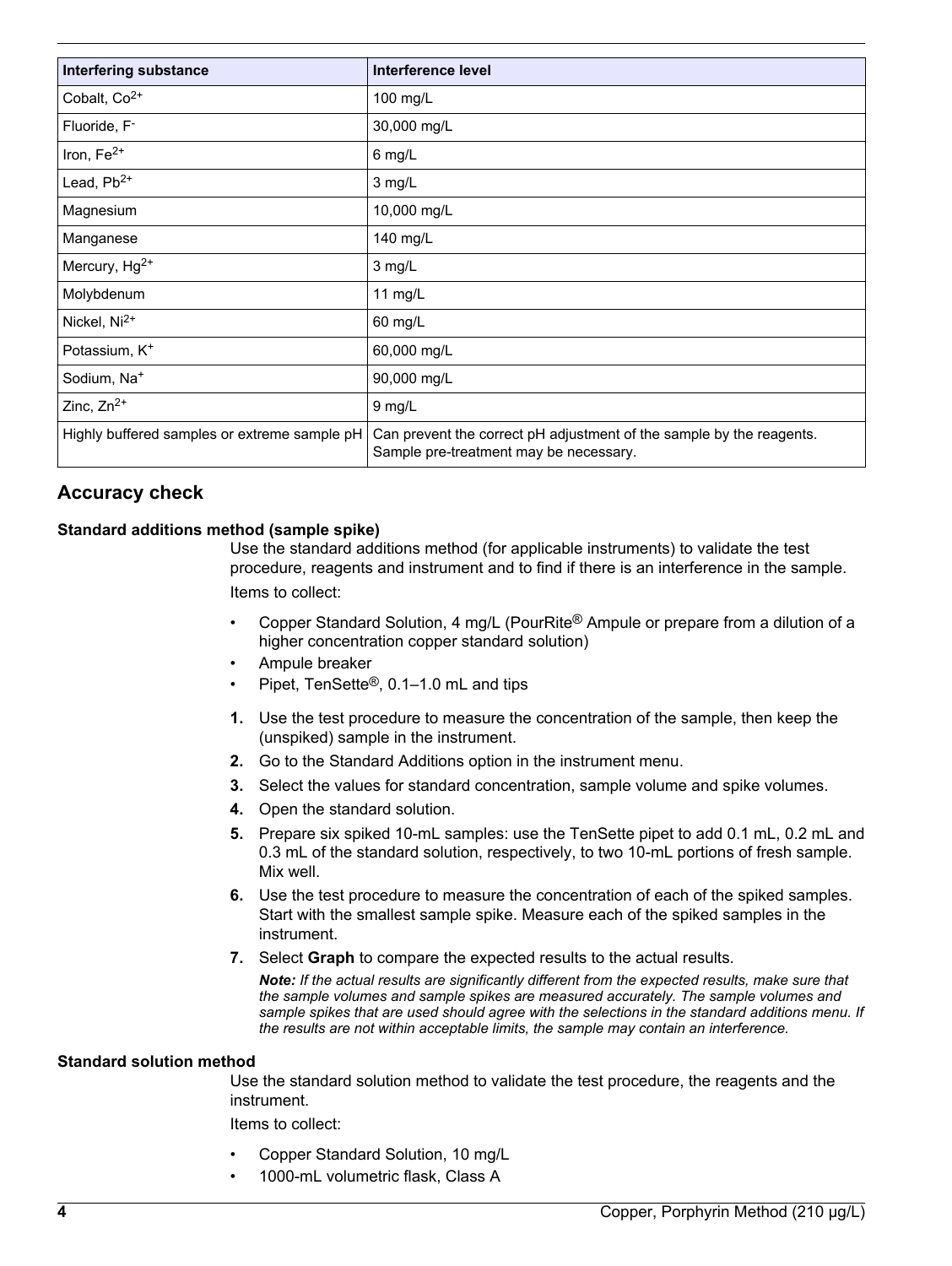- 15-mL volumetric pipet, Class A and pipet filler
- Deionized water
- **1.** Prepare a 150 µg/L copper standard solution as follows:
	- **a.** Use a pipet to add 15.00 mL of 10-mg/L copper standard solution into the volumetric flask.
	- **b.** Dilute to the mark with deionized water. Mix well. Prepare this solution daily.
- **2.** Use the test procedure to measure the concentration of the prepared standard solution.
- **3.** Compare the expected result to the actual result.

*Note: The factory calibration can be adjusted slightly with the standard adjust option so that the instrument shows the expected value of the standard solution. The adjusted calibration is then used for all test results. This adjustment can increase the test accuracy when there are slight variations in the reagents or instruments.*

# **Method performance**

The method performance data that follows was derived from laboratory tests that were measured on a spectrophotometer during ideal test conditions. Users can get different results under different test conditions.

| Program | <b>Standard</b> | Precision (95% confidence interval) | <b>Sensitivity</b><br>Concentration change per 0.010 Abs change |
|---------|-----------------|-------------------------------------|-----------------------------------------------------------------|
| 145     | 50 µg/L Cu      | 47-53 µg/L Cu                       | ug/L Cu                                                         |

# **Summary of method**

The porphyrin method is very sensitive to trace amounts of free copper. The method is free from most interferences and does not require any sample extraction or concentration before analysis. Interferences from other metals are removed with the copper masking reagent. The porphyrin indicator forms an intense, yellow-colored complex with any free copper present in sample. The measurement wavelength is 425 nm for spectrophotometers or 420 nm for colorimeters.

## **Consumables and replacement items**

## **Required reagents and apparatus**

<span id="page-4-0"></span>

| <b>Description</b>                          | <b>Quantity/test</b> | Unit          | Item no. |
|---------------------------------------------|----------------------|---------------|----------|
| Nitric Acid Solution, 1:1                   | varies               | 500 mL        | 254049   |
| Copper Reagent Set, Porphyrin, 10-mL        |                      | $100$ /p $kg$ | 2603300  |
| Includes:                                   |                      |               |          |
| Copper Masking Reagent Powder Pillow, 10-mL |                      | $100$ /pkq    | 2603449  |
| Porphyrin 1 Reagent Powder Pillow, 10-mL    | 2                    | $100$ /p $kg$ | 2603549  |
| Porphyrin 2 Reagent Powder Pillow, 10-mL    | 2                    | $100$ /p $kg$ | 2603649  |

#### **Recommended standards**

| <b>Description</b>                                       | Unit           | Item no. |
|----------------------------------------------------------|----------------|----------|
| Copper Standard Solution, 4-mg/L, 2 mL Pour-Rite Ampules | $20$ /pkq      | 2605720  |
| Copper Standard Solution, 10-mg/L Cu                     | 100 mL         | 12932    |
| Water, deionized                                         | 4 <sub>l</sub> | 27256    |